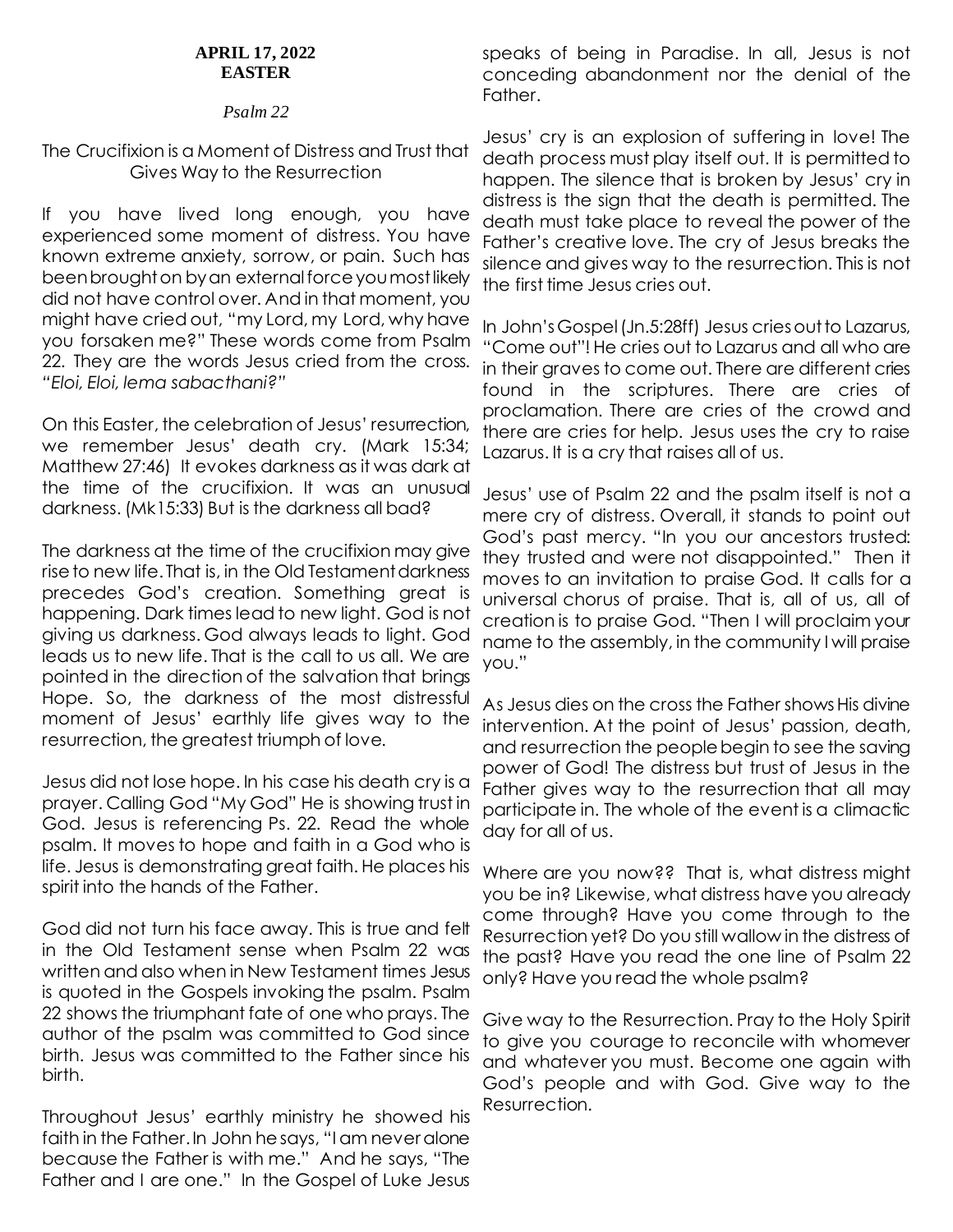# **STEWARDSHIP Time, Talent, Tithing It is our way of showing gratitude to God for life itself. It is also your way of being part of the mission and participating in the challenge of spreading the Good News of Love.**

| Attendance last week:    | 340        |
|--------------------------|------------|
| <b>Tithes Collected:</b> | \$6,439.00 |
| <b>Online Giving:</b>    | \$457.00   |
| Total:                   | \$6,896.00 |

**Thank You!**

**Archbishop's Charities and Development Drive** *ABCD* **Disciples in Faith. Missionaries of Hope. Servants for Charity. Please make your pledge. Make sure your pledge card designates your pledge originates from Blessed Sacrament Parish. We must claim our quota. Our Goal \$62,000.00 Let Us Do It!**

### **SECOND SUNDAY OF EASTER DIVINE MERCY April 24, 2022**

#### **Acts 5:12-16 Ps. 118 Revelation 1:9-11, 12-13, 17-19 John 20:19-31**

During the Easter Season we are inspired by the Holy Spirit's intensive work in the earliest days of the Church. The Scripture readings ring with enthusiasm over the Resurrection of Jesus Christ. The power of God's Love overcomes even death on a cross. Moreover, especially seen in the Acts of the Apostles, is the development of the Church as the Lord's institution on Earth that maintains His presence in its structure that includes the Sacraments. The Holy Scriptures themselves take up to two generations to be written and even longer to be accepted by the Church as its canon.

Truly pay attention to all the readings throughout the Easter Season. We will go on a journey of Faith guided by the Holy Spirit that informs us we are the one true Church. The journey of the Easter season takes us through to Jesus's Ascension and to the sending of the Holy Spirit that is celebrated at Pentecost!

The Spirit now maintains the presence of Jesus in his community of Faith, the Church, until his second coming. The evidence of the development of the foundational phase of the Church is evident in the Scripture Readings of the Easter Season. From this foundation the Church has developed with its Scriptures, Tradition and Magisterium.

Christ's Church is evidence of his mercy. The Lord knew we human beings would need a divinely inspired and guided structure to keep us on the right path to salvation. His divine mercy still works in and through us as a community of Faith even correcting us whenever necessary and soothing us when distressed and lifting us up in his glory because he loves us. He expects us to ascent in faith to following in the Church the way to salvation. Turning away from the Church is to turn away from the Lord's divine mercy. We see this in today's gospel passage.

Jesus makes his resurrection appearance on the first day of the week. That is, the eighth day after his resurrection. It is the Day of the Lord and is a sign that considers this to be a moment beyond time. It is outside the ordinary. It will be the eighth day when the Lord will appear again in glory to usher in the fullness of God's kingdom. That is, the second coming. All this has happened and will happen as a result of God's Divine Mercy.

In today's scene in the gospel Jesus enters the room without asking permission to enter, and without invitation to come in. Jesus simply comes and stands among them. He wanted to be with his friends. This is mercy illustrated. Mercy is always in front of us. But there are times we fail to see God's mercy or put up walls the prevent us from seeing it. This is what Thomas does.

Thomas wants proof. He closes himself off to the Lord's mercy. Thomas will not believe the testimony of the other apostles.

Be open to Mercy. Keep your eyes and ears open to the blessed moments in your life. See them as God's way of saying, "here I am". Be of soft heart. Let the power of the Resurrection work in your life. And make your life in the Church that is guided by the Holy Spirit.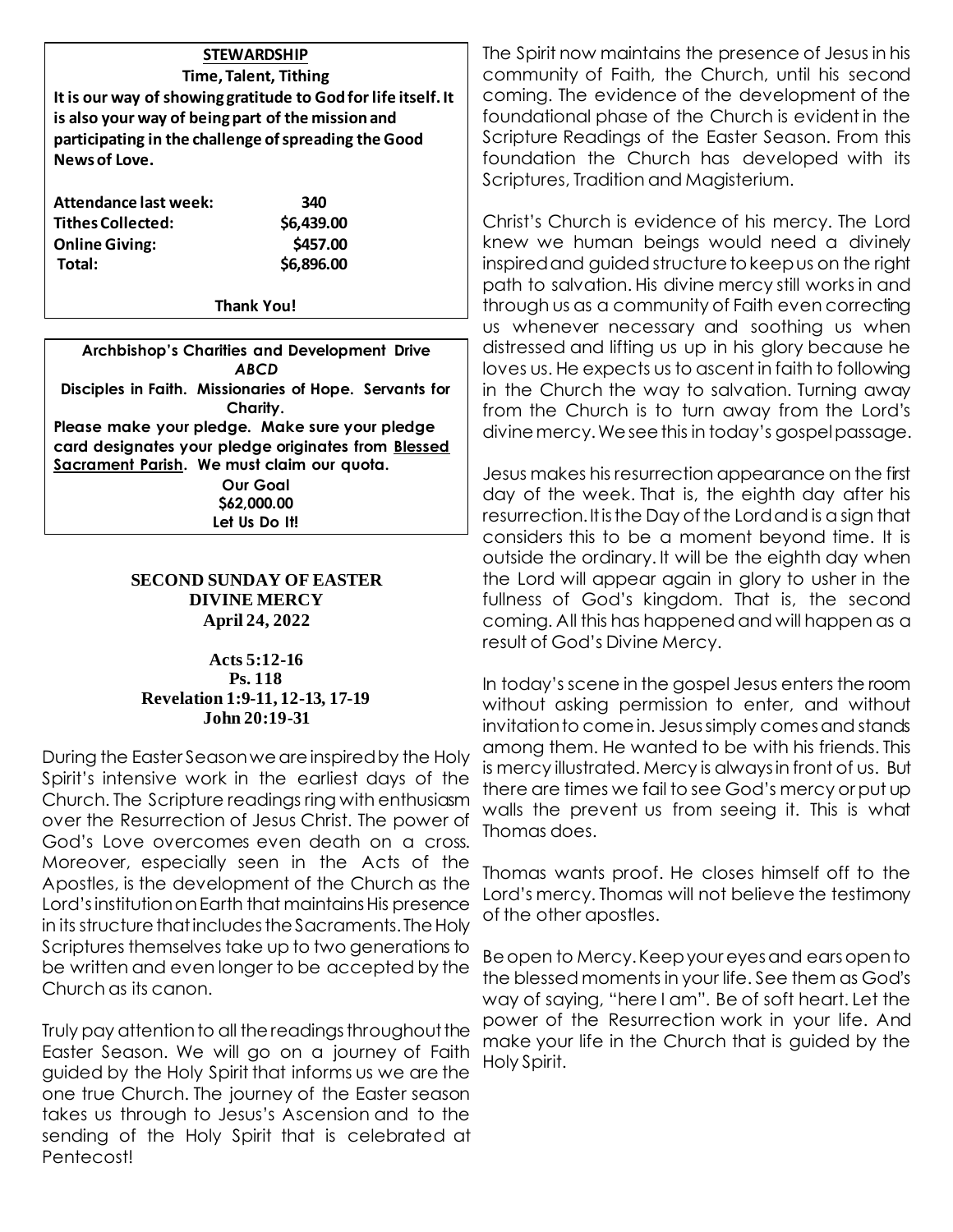# **Divine Mercy Chaplet Sunday April 24th, 2022, after the 10:45am Liturgy. Please plan to stay for just a little longer after Mass and pray the chaplet with the community. It will take about an extra 15 minutes.**

### **NEXT WEEK'S READINGS Third Sunday of Easter Acts5:27-32, 40b-41; Rev5:11-14; Jn21:1-19**

# **COMMUNITY**

# **Faith Formation Families Event Sunday May 1st**

After the 10:45am Liturgy the families participating in our Faith Formation program will take part in an hour and a half of play activities. This is to build up fellowship among the children and parents.

# **Mother's Day**

You can print the name of your mother, grandmother, mother-in-law, wife, etc., on the sheet that is in the foyer. Father Bob will remember them all in his prayers and in a novena of Masses.

### **"Operation Utilities Bag"**

Remember, keep filling your Zip Lock Bag with Currency. The little money you save here and there each day truly adds up for the many people the Saint Vincent de Paul Society serves every week.

One major project they perform each Friday, from 1:30pm to 4:00pm is the Food Distribution. Stop by and see it in operation someday. It is a marvel how it all works.

#### **Worldwide Marriage Encounter Weekend, June 10-12, 2022**

You're invited to deepen your communication, strengthen your relationship, rekindle your romance, and renew your sacrament by attending the Worldwide Marriage Encounter Experience. A series of presentations made by the Presenting Team, consisting of 3 married couples and 1 priest. Each presentation builds on the last as we examine ourselves, our behaviors and attitudes, our relationship with our spouse and God. Communication tools are taught on the weekend helping couples connect in healthy, constructive ways on areas that can deepen their intimacy and connectedness. After the Weekend couples often return to their lives and families, refreshed, with a

renewed commitment to each other. Sign up here: [www.wwme.org,](http://www.wwme.org/) Fort Lauderdale is the location. \$100 Non-refundable registration fee applies.

Contact Information: For more information contact-Frank & Fran Kulzer, 954-961-5078/954-801-0661 or Roberto & Maria Ibarra, 954-972-8129

#### **Archdiocese of Miami** *Human Resource Department*

**St. Helen Catholic Church and School** in Fort Lauderdale, Florida has an opening for a *full-time* **Bookkeeper**. This position is responsible for financial, accounting, payroll, and other business-related support to the church and school. Other functions include processing of personnelrelated transactions, entering invoices, maintaining inventories, and processing new-hire information. For a more complete description of tasks and required qualifications,visit

[https://www.miamiarch.org/CatholicDiocese.php?op=](https://www.miamiarch.org/CatholicDiocese.php?op=Job_Openings) Job Openings, click on the green "Church" tab, and select the job listed.

**Schedule is** 40 hours per week.

**To apply:** Send resume with cover letter to Rev. Lucien Pierre, Pastor at [Fatherlucien@sainthelen.net](mailto:Fatherlucien@sainthelen.net) and [Careers@theadom.org.](mailto:Careers@theadom.org.)

**PLEASE PRAY FOR THE SICK**: Joe Alfaro, Jordan Almendral, JoAnn Anderson, Angiolina Armenti, Michael Beard, Karen Becker, Mary Benivegna, Margarita Bogle, Tom Carver, Sean Chin, Robert Clark, Mary Collis, John Cooper, Logan Costante, Gregoria Daen, Sam DeMarco, Ines DeSalle, Roseanne DeSimone, Lisa DeStasio, Joseph Devlin, John Dooney, Nelson Douaihi, Peggy Duff, Susan Fabbri, Lisa Findlay, Megan Forrester,Joshua Freeman, Richard Gossett, Ana Gilajota, Stephen Goch, Keri Greenan, Richard & Cathy Harper, Tyler Harrison, Dil Hatchett, Cindy Hogman, Tiffany Kentosh, Butch Klinger, Judith Kolo, John LaNeve, Tamika Lee, Bernie Ligget, Gail Martin, Sean Martin, Mary McKelvey,Clare McMahon, Frank McNeil, Rylee Mertz, Dan Murphy, Teresita Nazareno, Lauren Nicole, Thomas O'Brien, Barbara Perry, Della Mae Reblin, Lucy Reitano, Coleen Riley, Paul Riley, Dee Ripple, Matilda Rivier, Charles Rousseau, Anthony Ruggiero, Theresa Schluter, Brad Schroder, Ellen Seaman, Roger Sherman, Jim Smullen, Vivian Spasiano, Rick Steffan, M. Stoufer, Richard Taylor, Antoinette Teresi, Constantino Thomas, Margarita Verano, Peggy Weiss, Ed Wrisley, Nancy Zakem, Marie & Jeff, Lucas Zaky